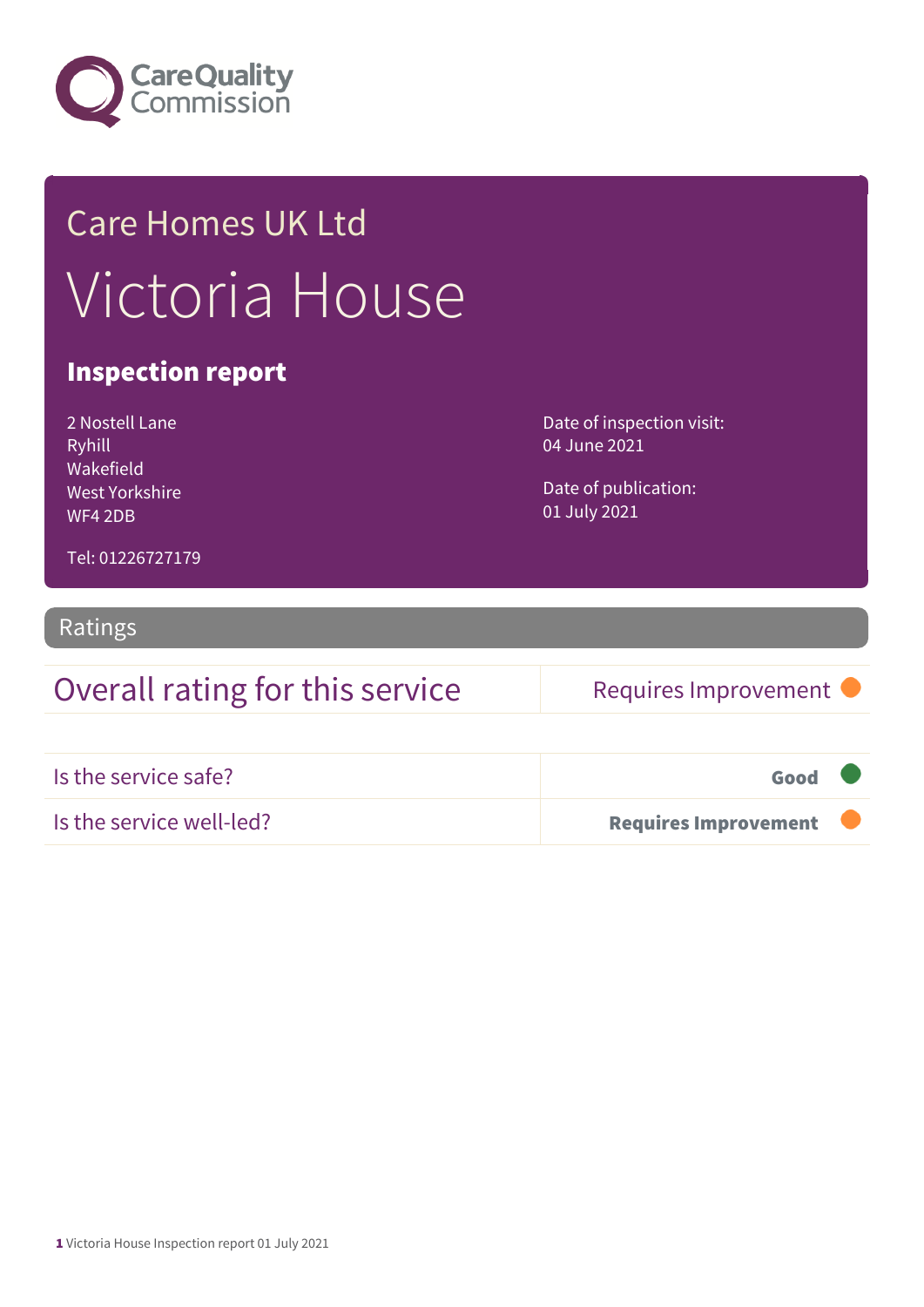## Summary of findings

#### Overall summary

#### About the service

Victoria House is a residential care home providing personal and nursing care for up to 30 people. Some people using the service were living with dementia. At the time of our inspection there were 25 people living at the home.

We have made a recommendation about governance as not all audits identified issues and action plans were not always carried out in a timely way. We recommend the provider review their governance systems to highlight inconsistencies and recording issues to ensure records are up to date and accurate. The feedback we received about management and leadership was positive, with the current staff team speaking of a positive culture at the home. They told us they were happy in their jobs and felt supported by the registered manager.

#### People's experience of using this service and what we found

People told us they felt safe living at Victoria House. There were systems in place to recognise and respond to any allegations of abuse. Medicines were stored safely and administered as prescribed. Staff were knowledgeable about people's risks and assessments were carried out. There were enough staff deployed to meet people's care and support needs in a timely way. We observed staff consistently wearing PPE appropriately throughout the premises. Staff were knowledgeable about their infection control responsibilities as they had received training and guidance.

For more details, please see the full report which is on the CQC website at www.cqc.org.uk

Rating at last inspection and update

The last rating for this service was Good (published 9 February 2021).

#### Why we inspected

The inspection was prompted in part due to concerns received. A decision was made for us to undertake a focussed inspection to review the key questions of safe and well-led only. We looked at infection prevention and control measures under the Safe key question. We look at this in all care home inspections even if no concerns or risks have been identified. This is to provide assurance that the service can respond to COVID-19 and other infection outbreaks effectively.

We reviewed the information we held about the service. No areas of concern were identified in the other key questions. We therefore did not inspect them. Ratings from previous comprehensive inspections for those key questions were used in calculating the overall rating at this inspection.

The overall rating for the service has changed from good to requires improvement. This is based on the findings at this inspection. We have found evidence that the provider needs to make improvement. Please see the safe and well-led sections of this full report.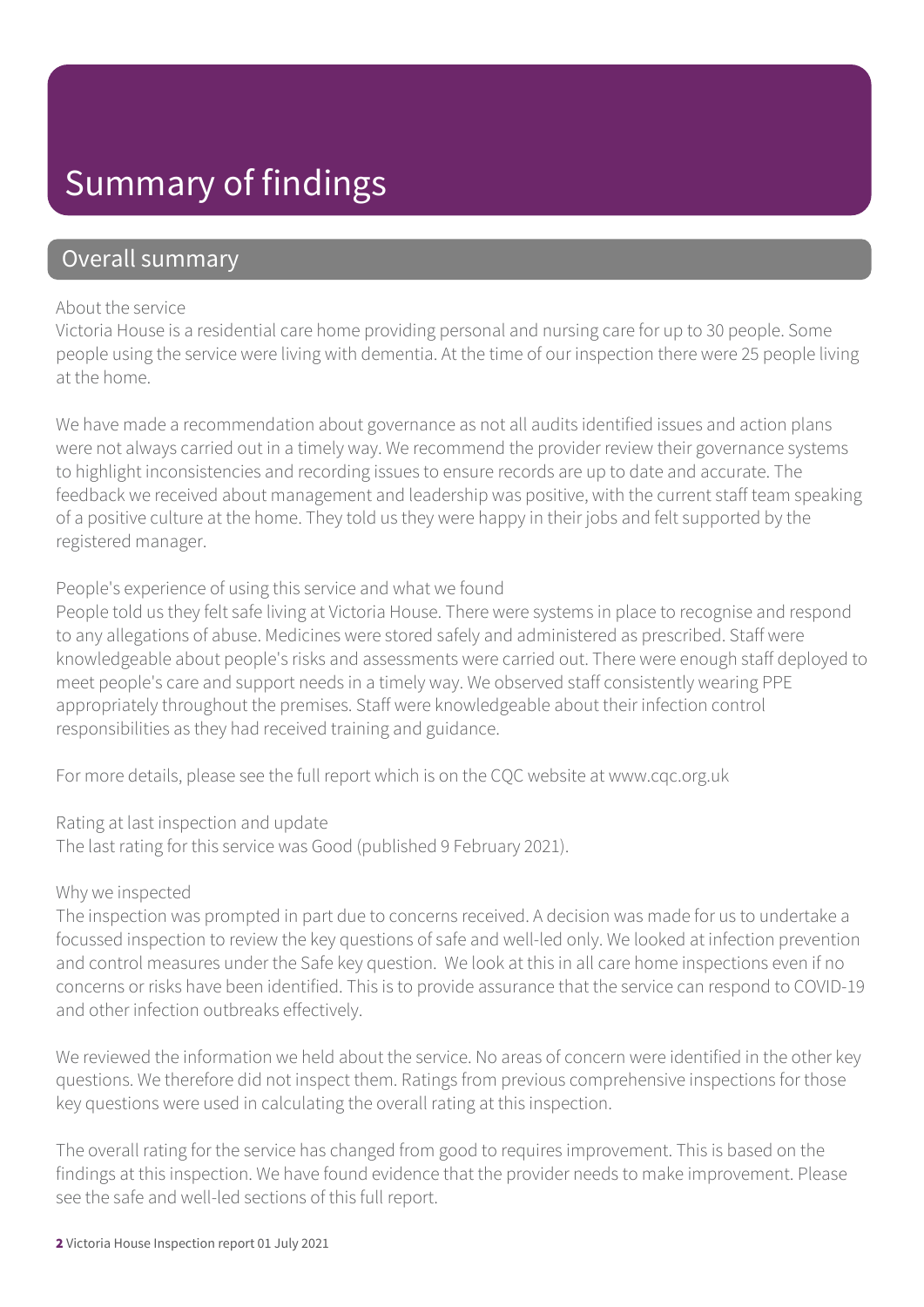You can read the report from our last comprehensive inspection, by selecting the 'all reports' link for Victoria House on our website at www.cqc.org.uk.

Follow up

We will continue to monitor information we receive about the service until we return to visit as per our reinspection programme. If we receive any concerning information we may inspect sooner.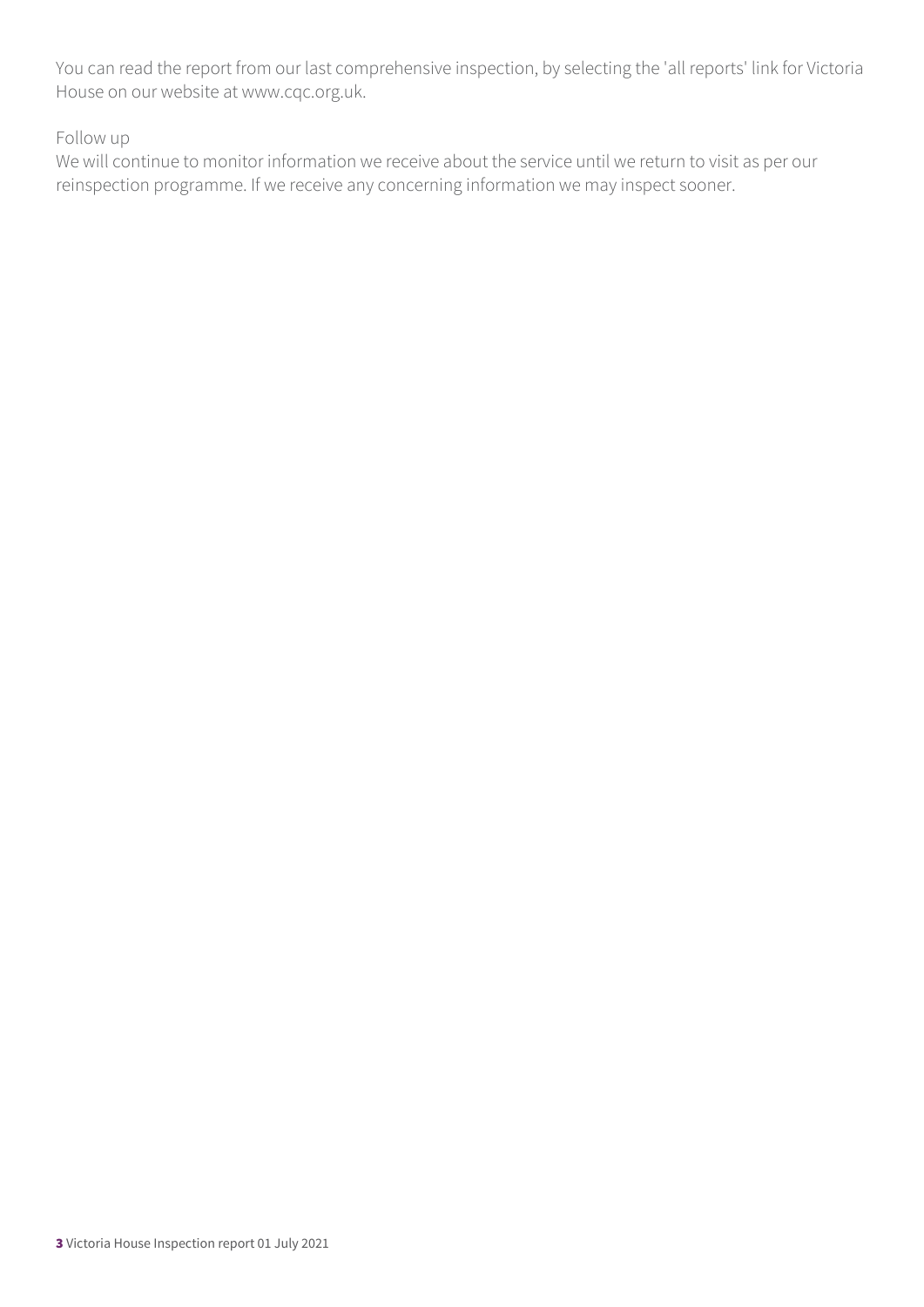### The five questions we ask about services and what we found

We always ask the following five questions of services.

| Is the service safe?                    | Good                 |
|-----------------------------------------|----------------------|
| The service was safe.                   |                      |
| Details are in our safe findings below. |                      |
|                                         |                      |
| Is the service well-led?                | Requires Improvement |
| The service was not always well-led.    |                      |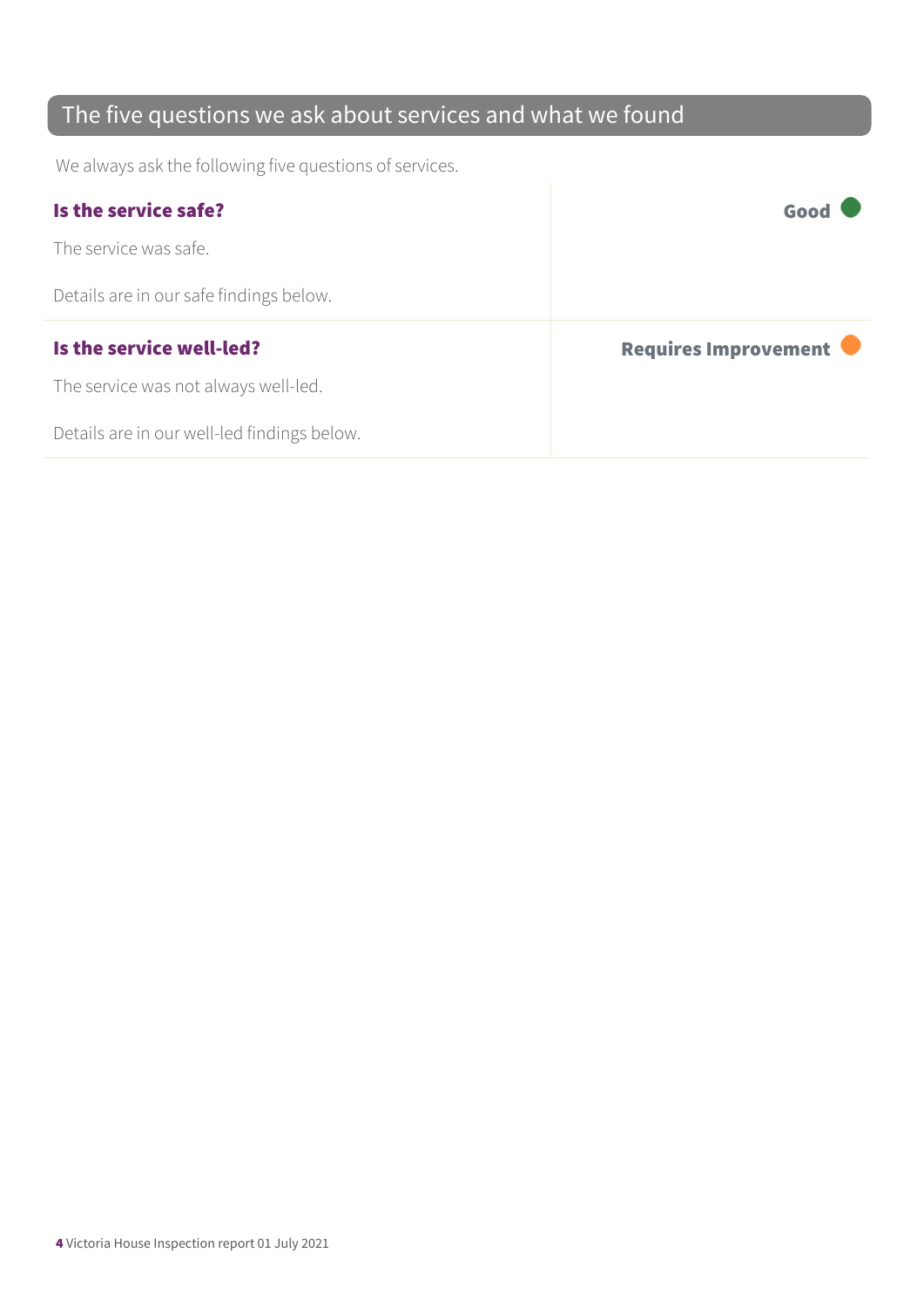

# Victoria House

#### Detailed findings

## Background to this inspection

#### The inspection

We carried out this inspection under Section 60 of the Health and Social Care Act 2008 (the Act) as part of our regulatory functions. We checked whether the provider was meeting the legal requirements and regulations associated with the Act.

As part of this inspection we looked at the infection control and prevention measures in place. This was conducted so we can understand the preparedness of the service in preventing or managing an infection outbreak, and to identify good practice we can share with other services.

Inspection team The inspection was carried out by one inspector.

#### Service and service type

Victoria House is a 'care home'. People in care homes receive accommodation and nursing or personal care as a single package under one contractual agreement. CQC regulates both the premises and the care provided, and both were looked at during this inspection.

The service had a manager who was registered with the Care Quality Commission. This means that they and the provider are legally responsible for how the service is run and for the quality and safety of the care provided.

Notice of inspection This inspection was unannounced.

#### What we did before the inspection

Prior to the inspection we reviewed information and evidence we already held about the home, which had been collected via our ongoing monitoring of care services. This included notifications sent to us by the home. Notifications are changes, events or incidents that the provider is legally obliged to send to us without delay. We also sought feedback from the local authority. The provider was not asked to complete a provider information return prior to this inspection. This is information we require providers to send us to give some key information about the service, what the service does well and improvements they plan to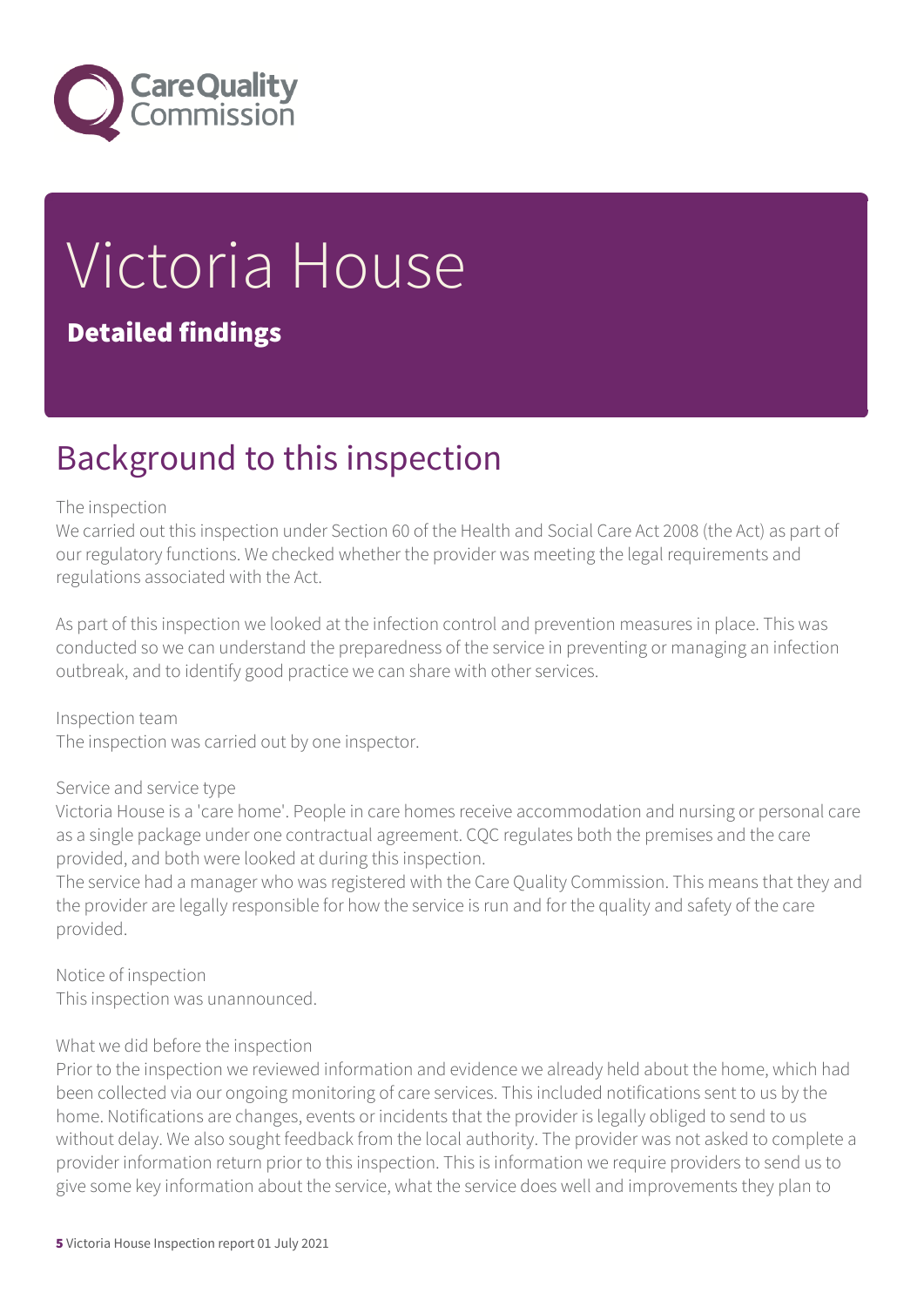make. We took this into account when we inspected the service and made the judgements in this report.

#### During the inspection

We spoke with two people who used the service about their experience of the care provided. We spoke with six members of staff including; the registered manager, a nurse, care and housekeeping staff.

We used the Short Observational Framework for Inspection (SOFI). SOFI is a way of observing care to help us understand the experience of people who could not talk with us.

We reviewed a range of records. This included four people's care records and multiple medication records. We also looked a variety of records relating to the management of the service, including policies and procedures.

#### After the inspection

We continued to seek clarification from the provider to validate evidence found. We looked at equipment and sling audits.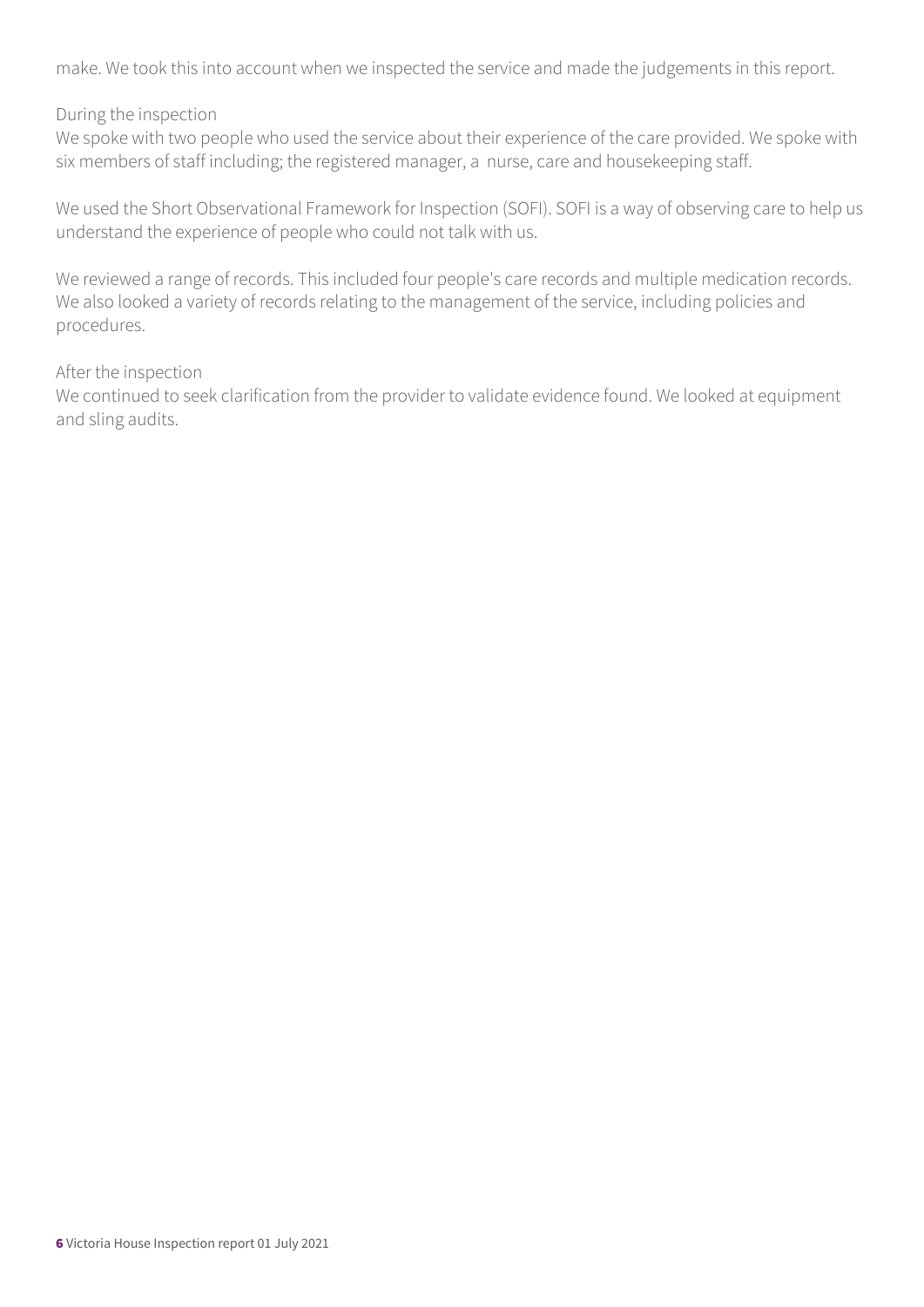## Is the service safe?

## Our findings

Safe – this means we looked for evidence that people were protected from abuse and avoidable harm.

At the last inspection this key question was rated as good. At this inspection this key question has remained the same. This meant people were safe and protected from avoidable harm.

Using medicines safely

- People received their medicines on time and as prescribed.
- Medication administration records (MAR's) were completed accurately with no missing signatures.
- Staff were trained in the administration of medicines and medicines were stored safely.
- Where people were prescribed 'as required' medicines, protocols were in place for most people and staff were aware of when people needed their medicines.

● Where issues were identified such as, no body map for the application of creamed medication and handwritten MAR's without two signatures, we found no evidence people had been harmed. Although the provider's own audit had not identified these issues the registered manager was quick to reassure us the issues would be raised at staff meetings and individual staff supervision where appropriate.

Systems and processes to safeguard people from the risk of abuse

- People told us the service was safe. Comments included, "I always feel safe here. I am well cared for."
- People were protected from the risk of abuse. Staff had received safeguarding training and knew how to recognise and report any concerns about people's safety and welfare.
- The provider understood their safeguarding responsibilities.
- The provider followed correct safeguarding procedures. Events were reported to the local authority and appropriate records were maintained. At the time of the inspection there were no open safeguarding cases.

Assessing risk, safety monitoring and management

- Systems were in place to identify and manage the risks associated with people's care. Care records detailed potential risks and actions to help ensure people received care as safely as possible. For example, staffing and equipment requirements to reduce the risk of falls.
- Accidents and incidents were appropriately reported and recorded. Events were reviewed promptly, and action was taken to reduce the likelihood of events recurring.
- Risks associated with equipment and the premises were managed safely. Relevant safety checks were up to date.
- We highlighted some issues to the registered manager. For example, some people were not being weighed as frequently as directed by their care plan. The registered manager assured us this was a case of records not being updated rather than the weight checks not being done.

#### Staffing and recruitment

●Appropriate recruitment checks were carried out such as requesting disclosure barring service (DBS) checks, carrying out interviews and obtaining references from previous employers.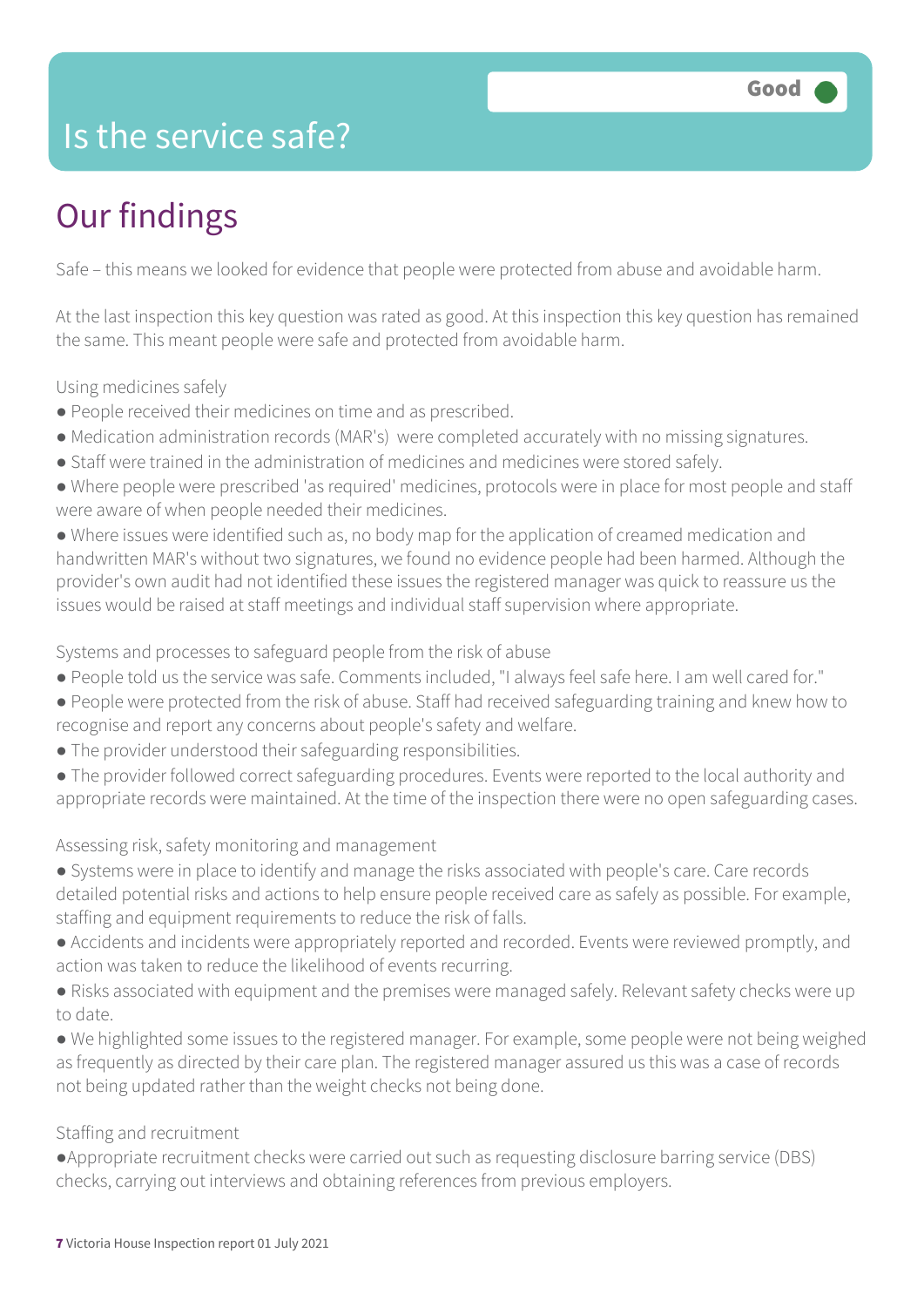●There were enough staff to care for people safely and the feedback from staff and people living at the home was current staffing levels were sufficient. One member of staff said, "We always have enough staff to keep people safe." One person told us, "There always seems to be someone around whenever I need them. Staff are smashing."

Preventing and controlling infection

- There were appropriate protocols and policies in place to support the home around infection control.
- We observed staff wearing appropriate PPE through the home. There was appropriate hand washing facilities throughout the home to minimise the spread of infection.
- The home was conducting appropriate Covid-19- tests for all staff and residents.
- We were assured that the provider was preventing visitors from catching and spreading infections.
- We were assured that the provider was meeting shielding and social distancing rules.
- We were assured that the provider was admitting people safely to the service.
- We were assured that the provider was using PPE effectively and safely.
- We were assured that the provider was accessing testing for people using the service and staff.
- We were assured that the provider was promoting safety through the layout and hygiene practices of the premises.
- We were assured that the provider was making sure infection outbreaks can be effectively prevented or managed.
- We were assured that the provider's infection prevention and control policy was up to date.

Learning lessons when things go wrong

● Staff were aware they needed to report any incidents or accidents to the registered manager or clinical lead.

● Records showed the provider monitored and analysed any health or safety incidents involving people. This was used to check for any trends or patterns which may help to inform or improve people's care when needed.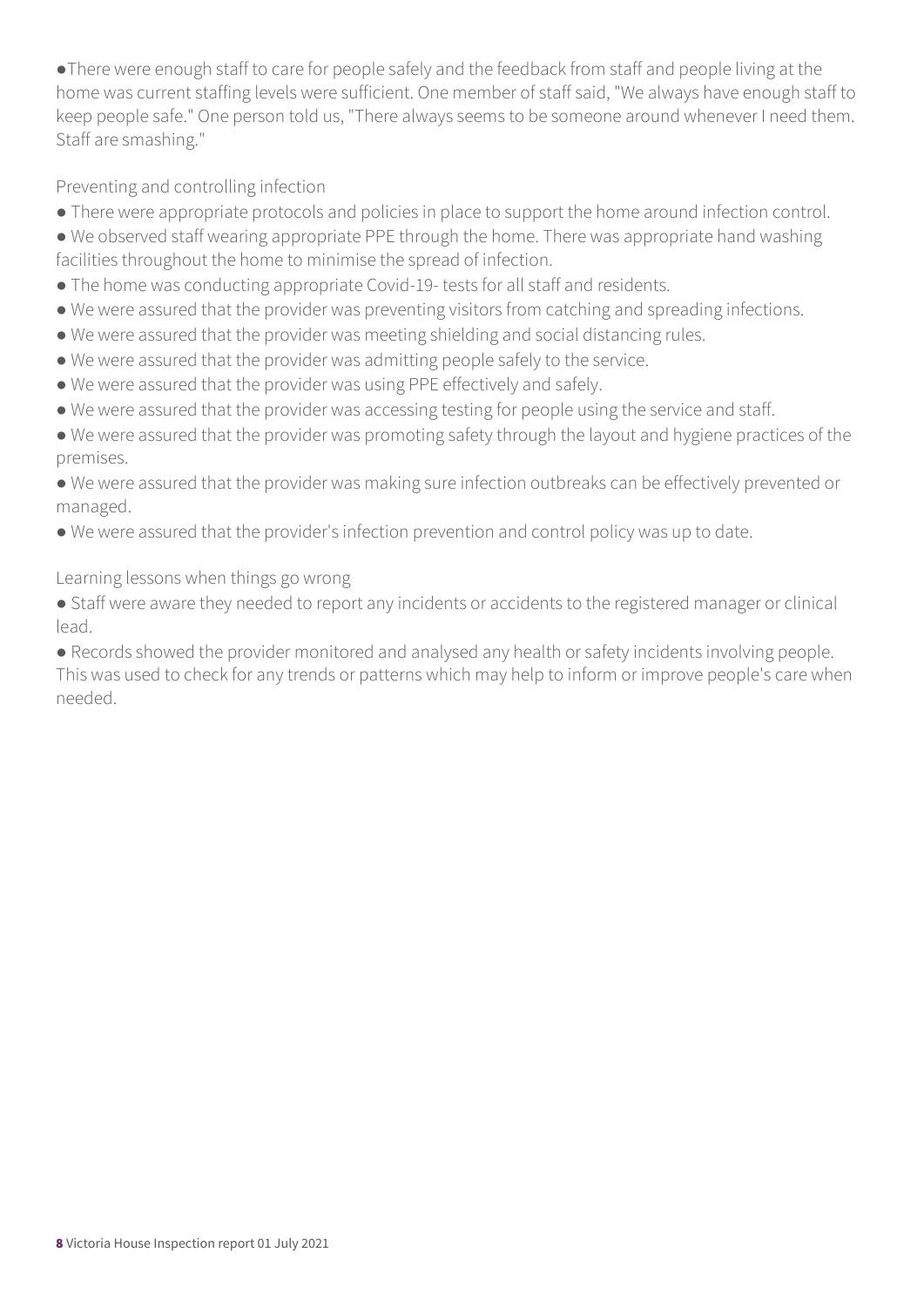## Is the service well-led?

## Our findings

Well-Led – this means we looked for evidence that service leadership, management and governance assured high-quality, person-centred care; supported learning and innovation; and promoted an open, fair culture.

At the last inspection, this key question was rated as Good. At this inspection, this key question has deteriorated to Requires Improvement. This meant the service management and leadership was inconsistent. Leaders and the culture they created did not always support the delivery of high-quality, person-centred care.

Managers and staff being clear about their roles, and understanding quality performance, risks and regulatory requirements

- We found records were not always accurate. Care plan records did not always include relevant information for example, one person whilst not at risk of malnutrition, was identified as requiring weight recording monthly. The care plan did not have any record for April 2021 or September and December 2020.
- Audits were carried out, with a rota in place throughout the year to ensure all areas were monitored in the home. We saw actions plans developed following audits to ensure the home remained safe. However, care plan audits carried out by the regional manager in February 2021 identified areas of the care plans which required completion such as, interests and life history. On the day of our inspection these areas remained incomplete.
- Other issues within care plans had gone un-noticed and not been picked up by audits. For example, one care plan stated the result of a speech and language assessment in 2018 was not to give the person bread such as sandwiches. some daily record entries in 2020 showed the person had been given sandwiches for their meal.

We recommend the provider obtains further training for the management and staff to ensure they are aware of how to use the electronic care plan system to its full potential. Also, to review their governance systems to highlight inconsistencies and recording issues to ensure records are up to date and accurate.

- The registered manager had a clear understanding of their responsibilities and acted on the duty of candour. People told us they were kept informed of any changes in the home and around their care and support.
- The rating from the last inspection was on display in the home.
- The provider had informed the COC when relevant events had happened at the service, as it is legally required.

Promoting a positive culture that is person-centred, open, inclusive and empowering, which achieves good outcomes for people

- The management team and provider promoted a positive culture within the home.
- Staff felt the culture was person-centred, open, and inclusive. One staff member said, "I have first-hand experience of how supportive the registered manager is." Another told us, "I think we have a very good, close knit, team. Although the pandemic has been stressful I think we are even closer now."
- People we spoke with told us they found the management team very approachable. One person told us,